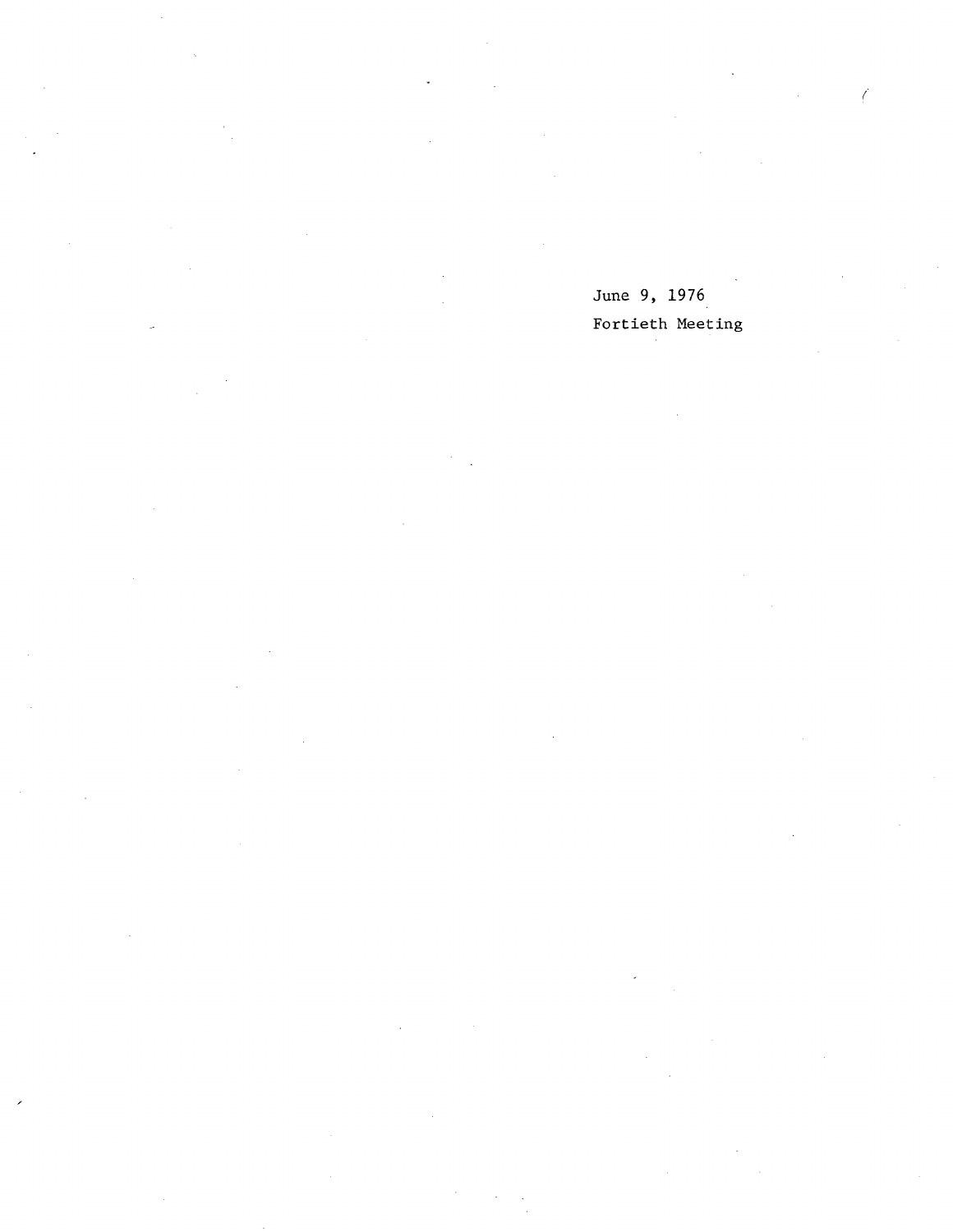THE UNIVERSITY **OF MANITOBA** 

# **Inter-Departmental Correspondence**

DATE June 2, 1976

| TΟ              | ALL MEMBERS OF SCIENCE EXECUTIVE COMMITTEE                       |  |
|-----------------|------------------------------------------------------------------|--|
| <b>FROM</b>     | G. Richardson, Secretary                                         |  |
|                 |                                                                  |  |
| <b>SUBJECT:</b> |                                                                  |  |
|                 | The fourtieth meeting of the Executive Committee of Faculty<br>. |  |

Council of Science has been called for Wednesday, June 9, 1976 at 2:00 p.m. in the Faculty Conference Room, 250 Allen Building.

## AGENDA

1. Approval of the minutess of the thirty-ninth meeting.

2.. Matters arising therefrom.

- 3 Communications letter from Prof. H. Finlayson on Academic Staff Vacancies (attached).
- Determination of the Faculty's award bursary and 4. scholarship winners (material to be distributed at the meeting). .

5. Report from:

I

(1). the Ad Hoc Committee on the Faculty's Centennial Project

(ii) the Ad Hoc Committee to Study the Faculty's definition of a Major.

6. Further discussion on Service Courses (material attached).

- $7.$ Further discussion on the guidelines and criteria for Academic PrOmotion.
- 8. Further discussion on the proposed expansion of the Computer Science Department's Co-op Program.

9. Other business.

/ fk

enc1.

RNC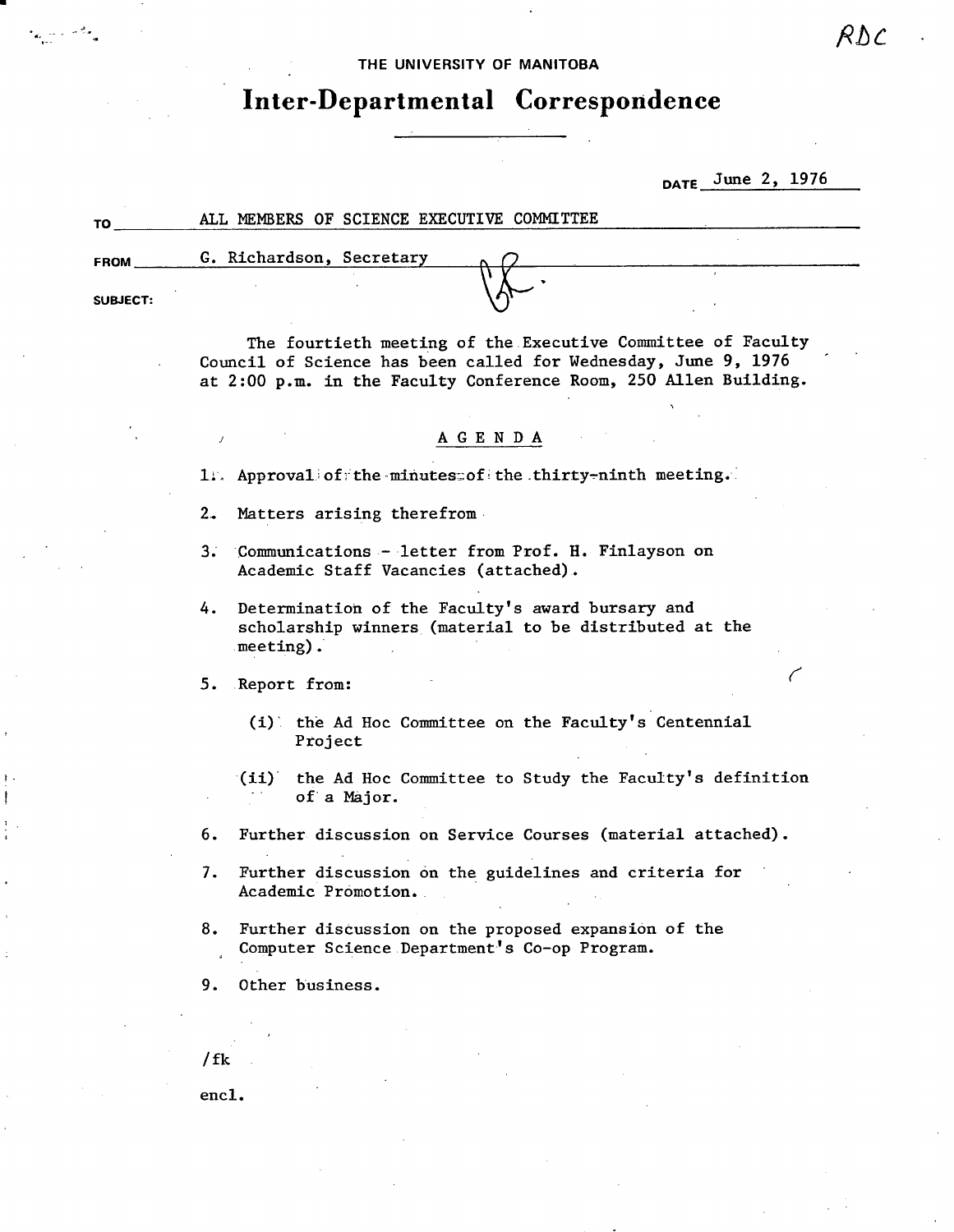June 16, 1976

rdc

The Minutes of the Fortieth Meeting of the Executive Committee of Faculty :Council held on Wednesday, June. 9, 1976 at 2:00 p.m. in the Faculty Conference Room, 250 Allen Building.

Members Present: Dean R.D. Connor, Chairman, Professors N.E.R. Campbell, P.K. Isaac, K. Subrahmaniam, G.G.C. Robinson, C.R.Platt, A. Olchowecki, D.N. Burton, H. Duckworth, N. Davison, K. Stewart, and Mr. G. Richardson. Visitors: Professor C.E. Henry and Mr. E. Lister.

The Chairman opened the meeting by welcoming the visitors and by

introducing the 4 new members of the committee.

1. Approval of the minutes of the Thirty-Ninth meeting.

/

The minutes of the Thirty-Ninth meeting held on May 10, 1976 were approved. Burton (Duckworth).

The Chairman suggested that the committee go immediately to item 4 of the agenda, the awarding of the faculty scholarships, bursaries,  $etc.;$  the members agreed.

4. Determination of the Faculty's award bursary and scholarship winners.

Before the committee began looking at individual candidates, Professor Henry announced the monetary value of each of the awards, which varies slightly each year. The committee then quickly scanned through each of the scholarships to determine those students whom they thought eligible. They then considered each award separately.

1. Rosabelle Searle Leach Scholarship It was moved Burton (Stewart) that "this scholarship be awarded to LEGG, Terrence Patrick 549167"

UNANIMOUS

Dr. Maxwell S. Rady Scholarship

Professor Henry confirmed that for a student to be eligible for this scholarship, he must register for the third year of his programme. Because WALLEY and MOSER were applying for Medicine, this would make them ineligible. It was moved Isaac (Duckworth) that

"this scholarship be awarded to TALBOT, Emile F.J. 890260"

UNANIMOUS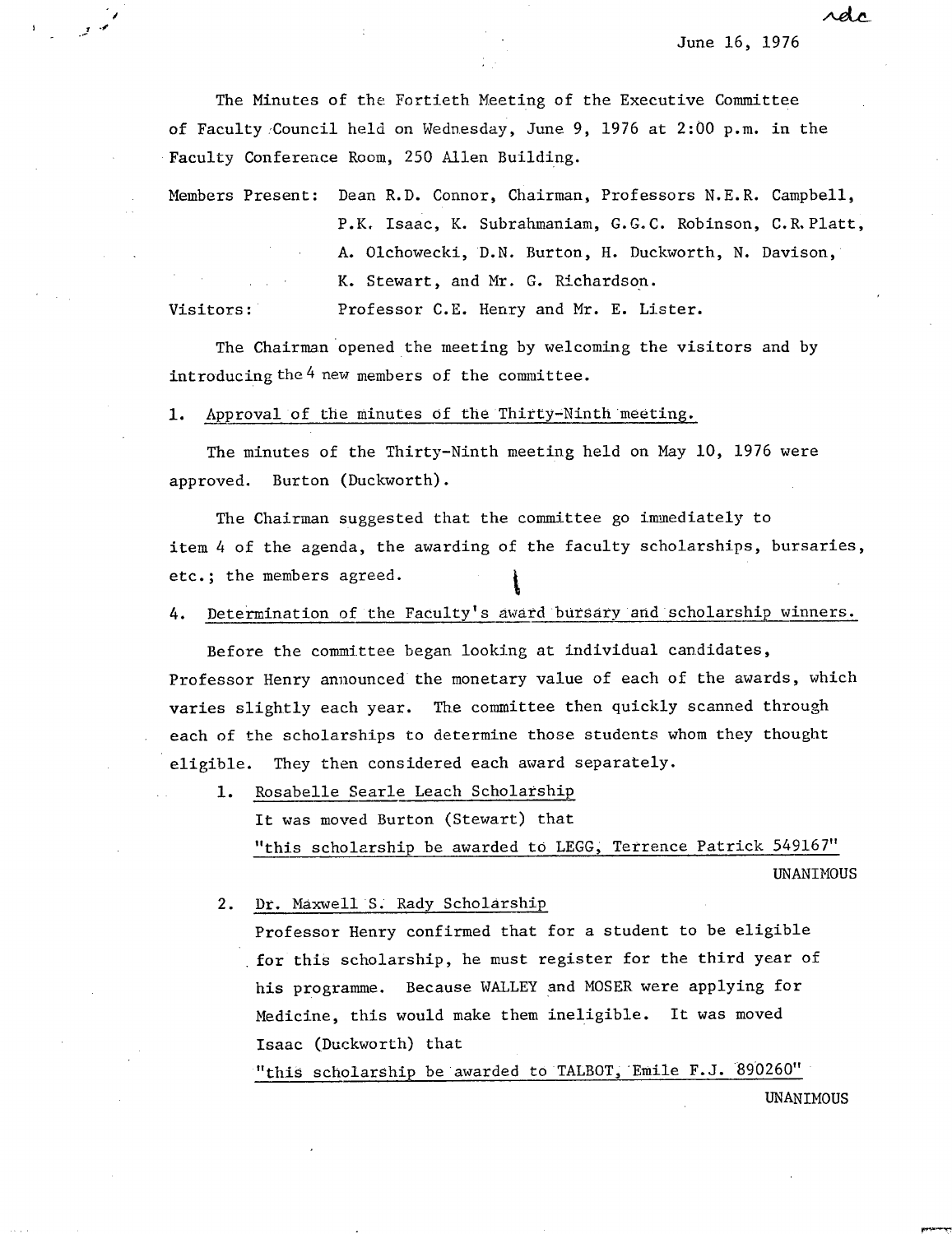3. Morton Stall Memorial Scholarship It was moved Duckworth (Burton) that "this scholarship be awarded to WALLEY, Keith Robert 938206"

-2-

UNANIMOUS

University Women's Club of Winnipeg It was moved Davison (Duckworth) that "this scholarship be awarded to WONG, Cindy Jo Wai 984490"

#### UNANIMOUS

It was noted that Ms. Wong, in accepting this scholarship, would have to relinquish her eligibility for the Isbister Scholarship and Governor General's medal. This relinquishment would be noted on her transcript however. All those receiving named awards would have their transcripts annotated that they had relinquished an Isbister award.

5. Isbister Scholarship

It was moved Duckworth (Davison) that "MOSER, Mark Mendel, 663115 be awarded one full scholarship and that the remaining four scholarships as well as six Alumni awards be shared between the next ten students whose G.P.A. are 4.40".

### UNANIMOUS

| JENSEN, Michael E.  | 481086 |
|---------------------|--------|
| FULLER, Barbara A.  | 326139 |
| BASS, Jeremy D.     | 049136 |
| MILLER, Robert J.   | 646241 |
| OLENICK, Roberta J. | 698128 |
| SEAH, Sin T.        | 822134 |
| SCHWARZ, Carl J.    | 819121 |
| SCHMIDT, Brian J.   | 811131 |
| RUBIN, Daniel J.    | 790164 |
| LIBLING, Elliot M.  | 556177 |
|                     |        |

Alumni Association Scholarships  $6.$ 

It was pointed out by Mr. Lister that there were eighteen candidates whose G.P.A. were between 4.35 - 4.25, fourteen of whom were between 4.35 - 4.30. It was moved Campbell (Isaac) that.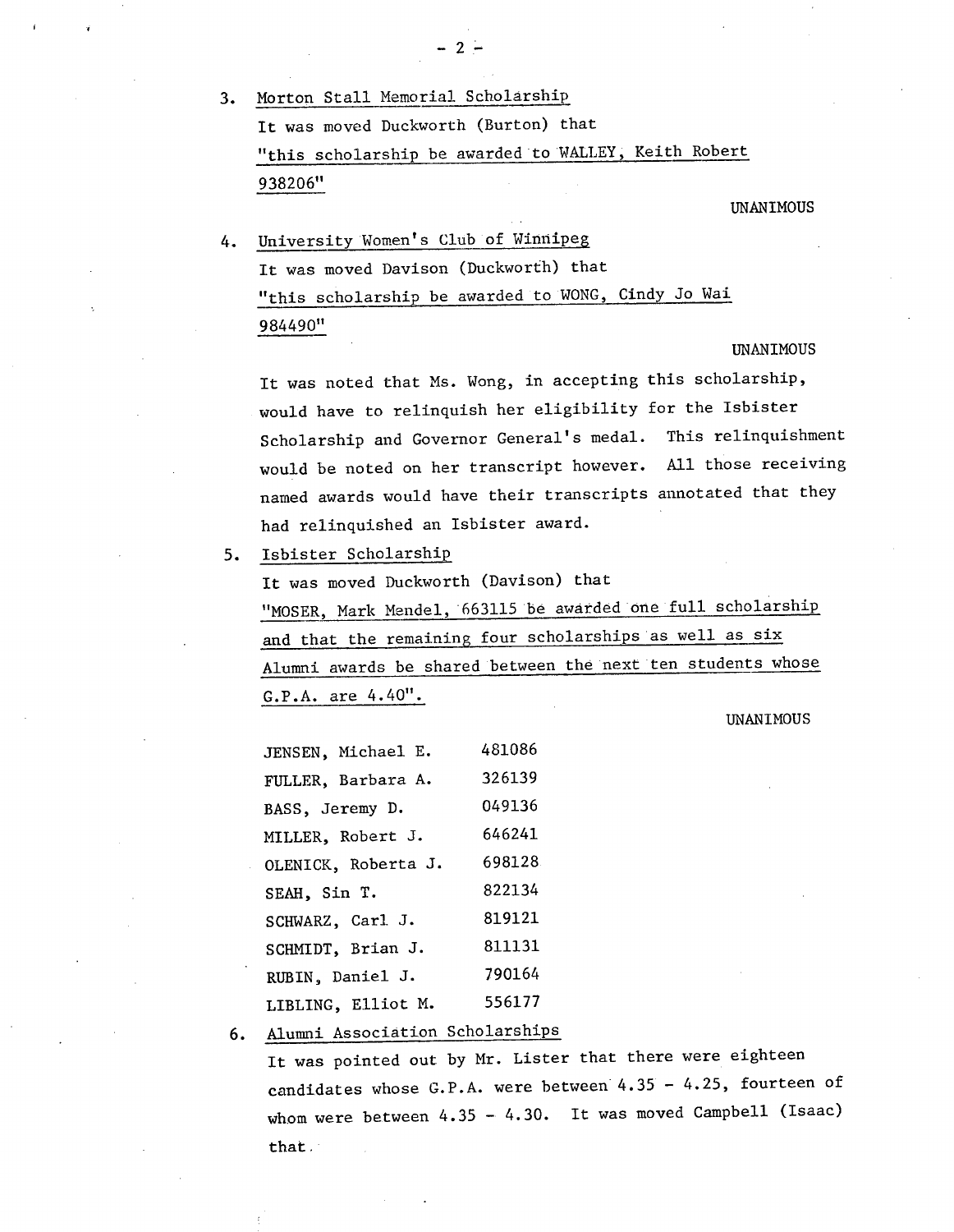"the fourteen students whose G.P.A. were between 4.35 - 4.30 be awarded one full scholarship each and the remaining four students share the remaining three scholarships, it being understood that the student from St. Boniface College be dropped should he be awarded one of the AlUmni Scholarships designated to the College and the three remaining students et a full, scholarship as well".

 $-3 -$ 

UNANIMOUS

| DESAI, Usha                   | 227185  |
|-------------------------------|---------|
| CRUICKSHANK, Moira K.         | 201064  |
| GOERTZEN, James H.            | 353226  |
| CORMACK, Gordon V.            | 187080  |
| CON, Andrew R.                | 176034  |
| DEVRIES, Keith L.             | 229084  |
| LAVOIE, Denis J.              | 543209  |
| HAIGH, Bruce J.               | 386074  |
| BELLAN, Lorne D.              | 061100  |
| RIPSTEIN, Ira T.              | 773185  |
| LEWANSKI, Richard             | .555227 |
| PETRENKO, Alexander           | 727115  |
| PAWLOWSKY, Myroslaw           | 718334  |
| WALL, Donna A.                | 938226  |
| TALLMAN, Ross F.              | 890227  |
| THOMSON, Glen T.D.            | 899332  |
| PATTERSON, Christopher 717277 |         |
| HORNSTEIN, Stanley J.         | 450150  |
|                               |         |

4. Governor General's Medal

It was moved Duckworth (Stewart) that

"the medal be awarded to TALBOT, Emile Fe1ix 890260"

UNANIMOUS

The Chairman explained that the winners selected by the committee were not necessarily the final winners due to the fact that some students may drop out, change their program, etc. It was moved Stewart (Davison) that "Professor Henry and Mr. Lister be empowered to make any final adjustments"

UNANIMOUS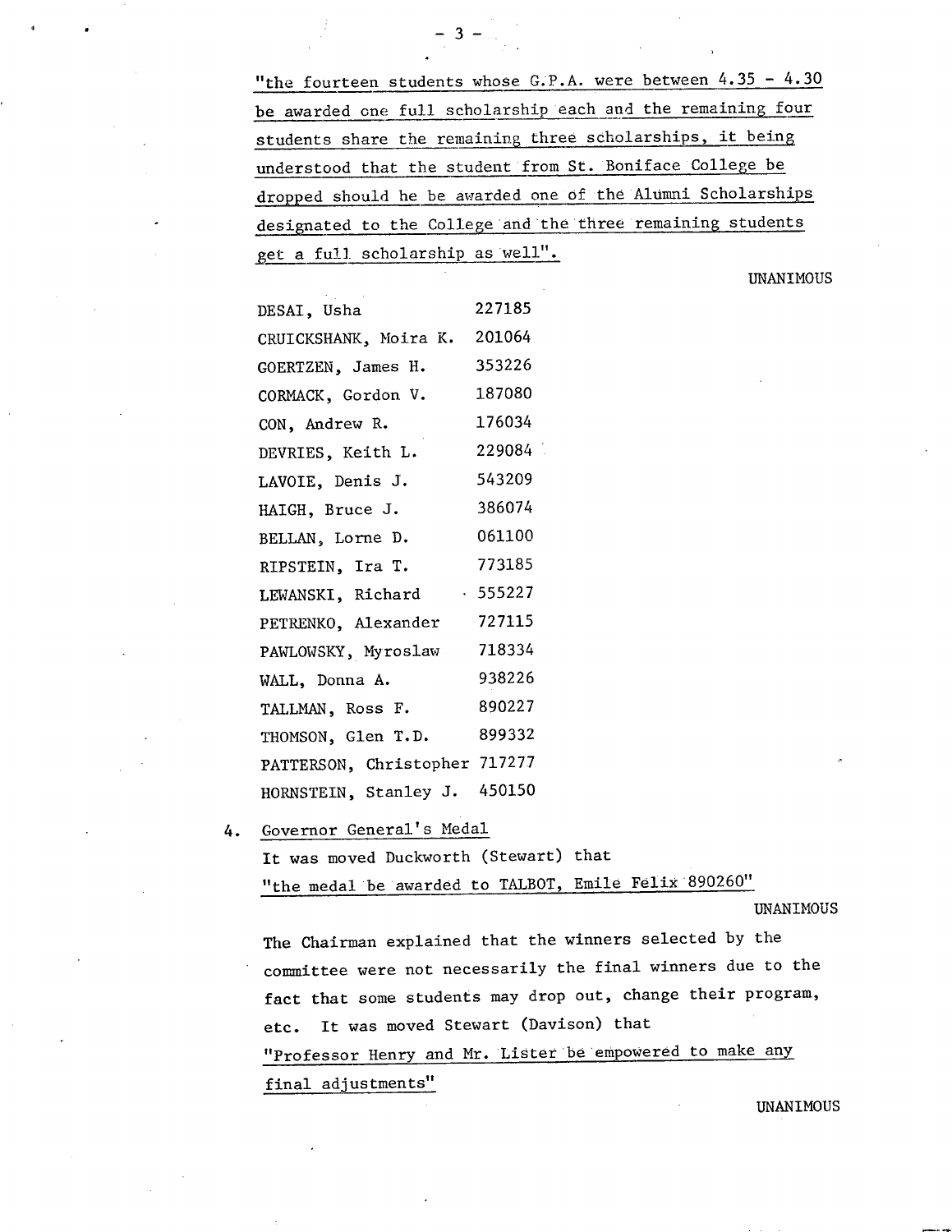The Chairman thanked Messrs. Lister. and Henry for their service and they withdrew.

# 2. Matters Arising

There were no matters arising from the minutes of the previous meeting.

#### $3.$ Communications

The Chairman read the communication he had received from Professor Finlayson along with his reply. He then asked the committee for their comments.

Several members mentioned that they thought that the idea expressed by Professor Finlayson had merit in that it would provide information for possible cross-over appointments. They suggested that a note in the Bulletin might be appropriate. The Chairman cautioned the members saying that his office would have to be very careful in advertising vacancies for fear of being criticized for interference in departmental affairs. It was also pointed out that such actions by the Dean's Office might contravene the union agreement as well. The Chairman concluded by saying that if all areas on campus advertised their vacancies this might erase any criticism of interference by any one area. He proposed that he approach the senior administration with the idea and report back to the Executive; the committee members agreed.

# 5. Report from:

- (1) the Ad Hoc Committee on the Faculty's Centennial Project Dr. Duckworth stated that the committee had had one meeting since the last Executive Committee meeting. He said that his committee was pleased with the Executive and Faculty Council's encouragement of their ideas and that his committee was now in the process of preparing definite plans for the first half of the lecture series (i.e. spring 1977). He also reported that Dr. G. Clark of Earth Sciences had replaced Dr. H. Gesser who was about to commence his Sabbatical Leave.
- (ii) the Ad Hoc Committee to Study the Faculty's definition of a Major The report was given by Dr. Davison. After giving a brief explanation of the details of the report, two minor changes were made:

-4-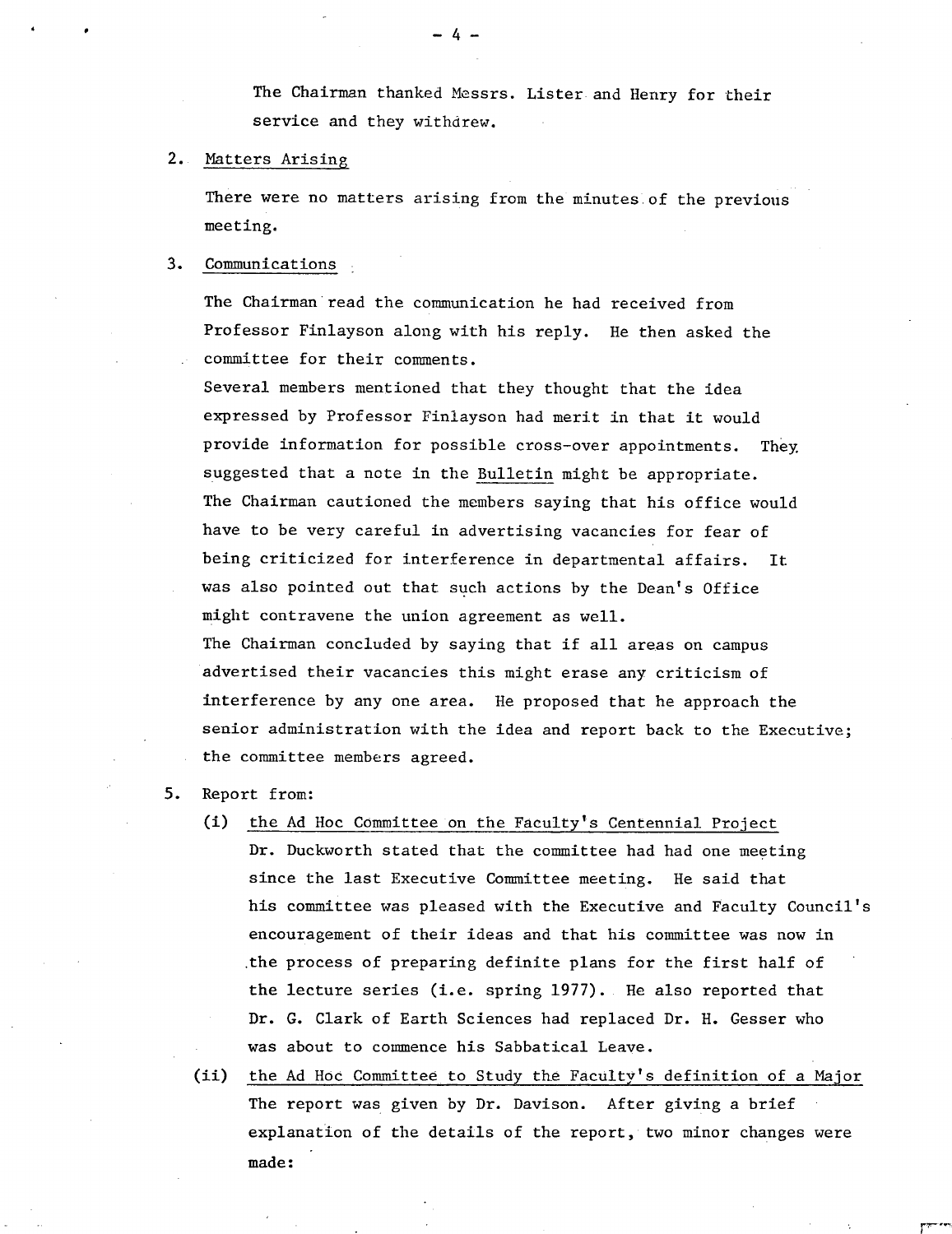- $(i)$  page 1, 2 (a) added to the end of the sentence "in the major department".
- (ii). page 4 under 'structure of the major' line 2, between words "year" and "met" add "in the major department"
- (iii) page 4 under 'structure of the major', line 4, word 'science' should be 'senior'

In the following discussion, it was pointed out the Applied Maths proposal of a major program did not contravene the definition of a major., it did however go against the spirit of the definition as noted on page 1 of the report. It was the committee's opinion that the Applied Maths major of 13.120 in the first year and 5 Applied Maths courses in the second and third years should not be accepted. At the present time two other departments in Science had irregular major programs, Statistics and Botany. In the case of Statistics, the committee felt that the department did not contravene the definition of the major, the reason being that the 13.120 required in first year Statistics was considered a supportive course and not a Statistics course. In Botany's case however the committee confirmed that Botany did have an extra half course in one of its major programs, how this came about, the committee could not precisely say though the Chairman was of the opinion that this extra half course was a relic of the days when there were 3 core courses under the banner of the B.T.U. which were staffed by those having the expertise in the entire Division of Biology. Some life science departments had given up on the core idea some time ago. Botany still required the half course in question and the expertise for the course did reside in Botany. To that extent this half course was a little outside the Department, at least in the early days.

In discussing the compulsory first year program the supportive statistics indicated that approximately 90% of our students who graduate B.Sc. take the proposed courses. This being so the question "why make the program compulsory" was asked. It was pointed out that the remaining students are the ones which require the most counselling. Dean Isaac indicated that if a

 $-5 -$